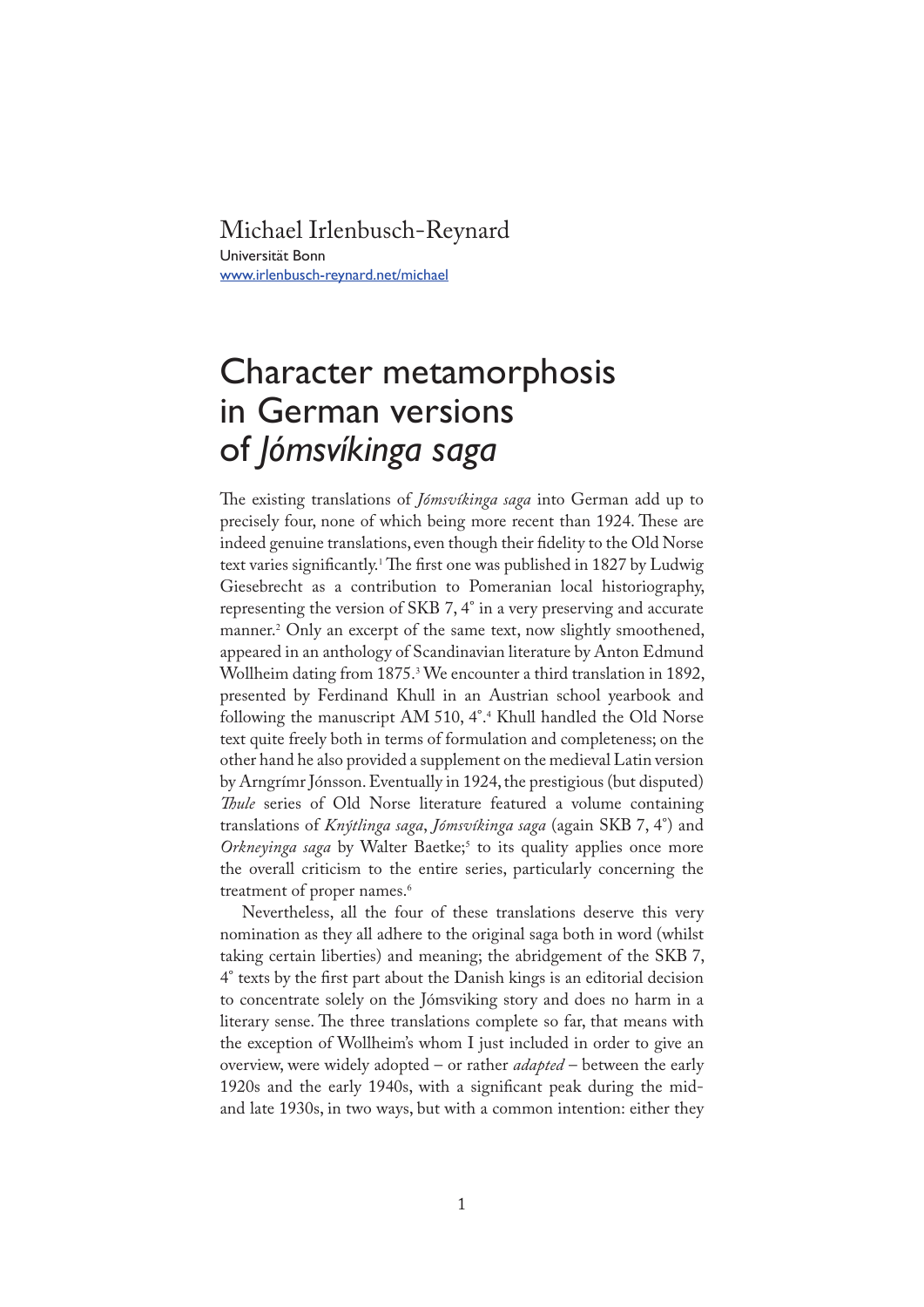would be used as raw material to pick from to compile anthologies and to back up treatises or they served as source of inspiration for narrative activities. In practical terms, it is almost exclusively Baetke's *�ule* translation underlying those adaptations which facilitates tracing and comparison for this analysis.

I am not going to dwell here on the first kind of utilization mentioned;<sup>7</sup> this consists mostly of a selective treatment of the Jómsviking material, that means of cutting out a great deal of it and of elaborating on certain details and episodes. The aim is not simply to emphasize the heroic and unspoiled nature of alleged ancestors; for such the *Íslendingasögur* are preferably exploited. The actual aim is to present a rôle model for recent kinds of leagues of men and warriors, hence – as most of these publications were issued between 1934 and 1939, culminating in 1937 – to legitimize the social and political importance of everything from *Hitlerjugend* (Hitler Youth) to SS and the *Führer* state. It is thus the entire saga – represented by mostly unaltered excerpts, sometimes a full passage, sometimes merely single phrases, from Baetke's translation – that is used as evidence in publications aimed at an *adult* audience.<sup>8</sup>

In the retellings of the Jómsviking story for the *youth* instead, alteration through character metamorphosis is a usual phenomenon, and it applies to the five main personalities of *Jómsvíkinga saga*, that is to Pálna-Tóki, Björn brezki, Vagn Ákason, Sigvaldi and King Sveinn. It is not a simple matter of clumsy exaggeration of some basic character traits like heroic, cowardly or treacherous, but of modification in order to achieve an exploitable literary product. The result is in any case an alteration of the original saga story that is still complete, but cuts deep enough to be called another *version*.

I shall begin with a relatively tame example of retelling: A leaflet of sixteen pages from 1937, titled *Wikingerfahrten* (Viking voyages) may set the key tone.9 It is also a hybrid of the ideological-didactic compilation type mentioned earlier and the narrative re-modelling as it condenses *Jómsvíkinga saga* entirely into three pages. Glancing through the short text reveals already a pattern of featuring personalities that is shared by all of these retellings: Pálna-Tóki and his prehistory become insignificant, and the youthfulness of the individual Vagn outshines the braveness of the Jómsviking collective. This is indeed remarkable because it sets the focus differently from the context into which *Jómsvíkinga saga* is usually embedded in the purely ideological literature, namely the *Männer(kampf)bund* idea, the league of (fighting) men; there, Vagn gets explicitly referred to only when illustrating either the true Germanic fighting spirit expected from a young boy or the qualities of a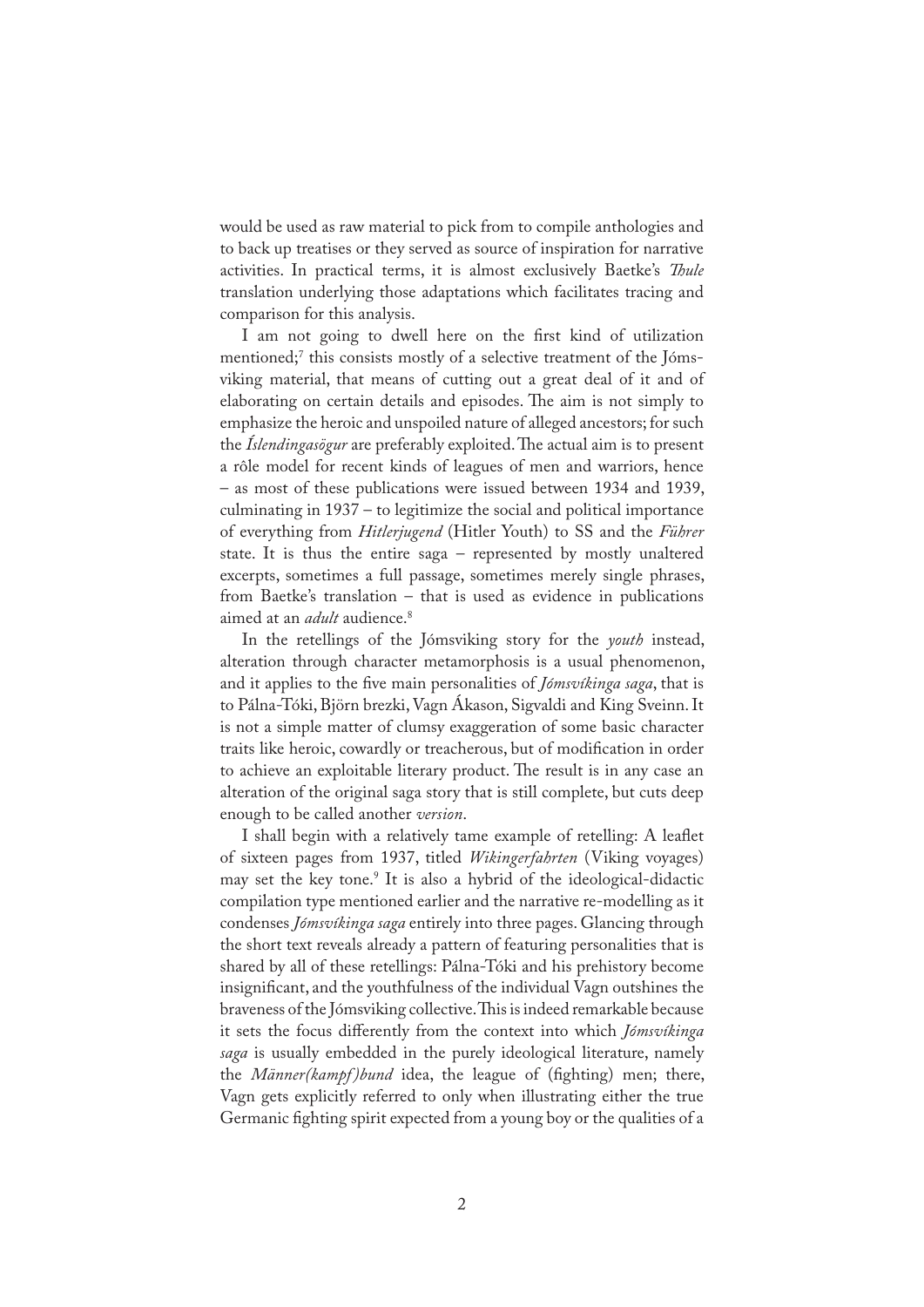born leader.10 Furthermore, the short version of *Wikingerfahrten* values the moral victory of the Jómsvikings over the military triumph Hákon Jarl has gained – more precisely the clinging to their laws, thus keeping their honour: all personified in Vagn. The abridgement of this version conveys yet another aspect which becomes obvious in comparing the Jómsviking laws quoted with Vagn's vow taken: Women were not allowed inside the castle, the codex says, and – almost consequently – Vagn's only desire is to plainly kill Þorkell leira. While in this case it may be merely a simplification, the more sophisticated retellings do in fact elaborate on that point as will be shown later.

Another thin school reader, *Die Wikinger von der Jomsburg. Die*  Saga vom Heldenkampf einer germanischen Gefolgschaft (The Vikings of Jómsborg. The saga of a Germanic league of men and their heroic battle) by Franz Fahnemann, published in 1937, dedicates all of its sixteen pages to the story.11 Now also Sigvaldi and King Sveinn come into play. As both Sveinn's origin and Sigvaldi's trick on him are left out, Sveinn gets reduced to a jealous rival – which renders the Jómsviking chieftain virtually a peer to a royal ruler. For Sigvaldi as the current Viking leader, the text arranger does his best not to present him as cowardly; he pays much attention to the fight with Vagn and even lets Sigvaldi's retreat from the battle at sea appear reasonable. It is again the female factor that sets the accent: Neither Vagn's vow nor even the quarrel with King Sveinn carries this flaw; what remains is Sigvaldi tampering with the Jómsviking rules. Vagn instead attains another dimension in addition to his promising youth and his bravery. Being the only one who battles nude – in contradiction to the original saga –, he becomes iconic not merely in the tradition of the classic depiction of a warrior, but also in line with the latent homoeroticism that frequently goes along with the leagues of men.

I am going to focus a bit longer on the alleged relation of the Jómsvikings to women. So far a celibate attitude has been suggested by suppressing any insinuations, let alone open connections with the positive characters of Pálna-Tóki and Vagn. It can hardly be assumed that the celibacy found there is due to the overall abridgement and simplification; building up an otherwise unspoilt image is granted plenty of room.

All these brief versions mentioned have in common to belong to an official sector, to schooling and ideological forming; they do not pursue an entertaining intention. If authors are free to take artistic liberties, the result can turn out astonishing: Most prominently ranks here a retelling dating from 1923 titled *Die Wikinger von Jomsburg. Ein Zeitbild aus dem 10. Jahrhundert* (�e Vikings of Jómsborg. An episode from the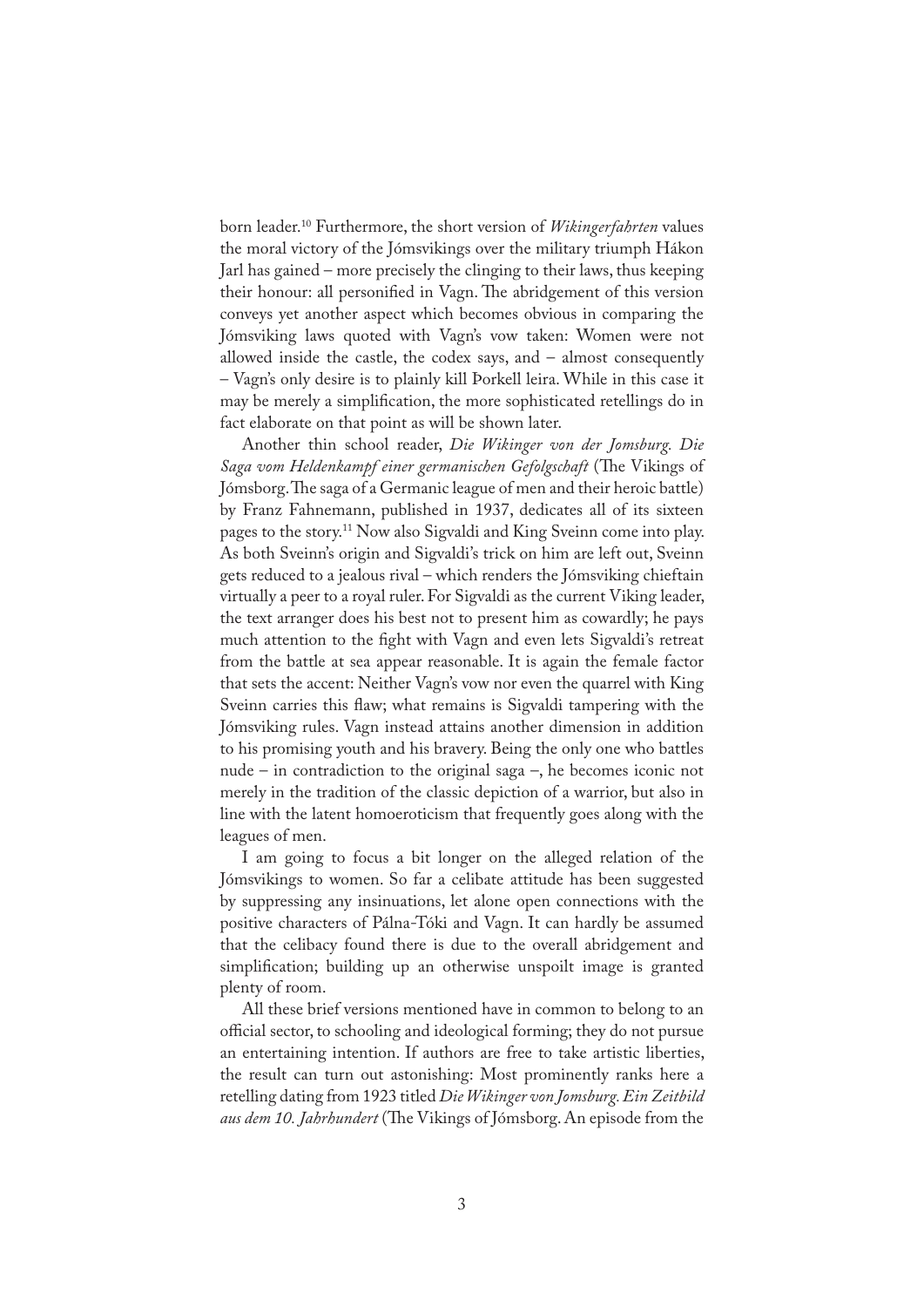10<sup>th</sup> century) by Elisabeth Hersen.<sup>12</sup> The novel-size book, containing 284 pages, sets in shortly after Sigvaldi's takeover. It features mainly Vagn and expands Björn brezki to his omnipresent mentor who is constantly occupied spreading his personal misogyny. Vagn instead is not willing at all to listen to such grumbling; only his respect for Pálna-Tóki's Jómsviking laws had kept him from abducting Ingibjörg, daughter of Þorkell leira, already on last year's Viking raid. Still he is eager to marry her, and as Vagn swears this at King Sveinn's feast, Björn concludes his own oath with the explicit intention to prevent precisely that. Due to its late opening in the original timeline, the narrative is virtually lacking Vagn's prehistory – which is condensed into one sentence by Björn that marks his irregular admittance as the beginning of the overall decline – and until the actual battle Vagn shows little heroic character traits, but remains a womanizing rascal who is obsessed by his plans concerning Ingibjörg. Björn instead agitates the ancient *Männerbund* discipline of Pálna-Tóki's days and is unable to say one single line without cursing women as the doom of the genuine Viking spirit.

�e original antagonism in heroic terms between Vagn and Sigvaldi thus gets replaced by an ideological one between Vagn and Björn. As for Sigvaldi, he conducts in Hersen's version an untypical, seemingly less autocratic manner of leadership. He has not only his decision to weaken the formerly strict discipline by allowing women approved by the community of the Jómsvikings, in the withdrawal at Hjörungavágr he even picks up the unwillingness uttered by his men. Yet this serves purely to cover up the pursuit of his own ideas: The Jómsvikings urging Sigvaldi to cease battling against supernatural instead of human forces meet his search for a subterfuge to rescind his oath; the adoption of his wedding rules proposal is not solely pushed forward by his threat to resign as a leader, but is also promoted by his appeal to certain male interests. Sigvaldi's image has therefore shifted away from a sly and little heroic, loudmouthed Viking chieftain towards a populist, but nonetheless ineffective power holder.<sup>13</sup>

These are not the only substantial differences to *Jómsvíkinga saga*. Both the vindication and the *modus operandi* of permitting marriages are stunning. First, Pálna-Tóki's ban on females within the Jómsborg, which by no means constitutes that rule of strict celibacy it is presented as, gets ascribed to his obvious lack of interest due to his own high age.<sup>14</sup> Then the new marriage rule replaces the plain interdiction – assuming that the established one disallowing women to cross the castle's threshold indeed aimed at regular couples rather than at visiting concubines  $-$  by a perk principle: The concession to marry should be granted by the leader and the community *together* as a privilege for "eine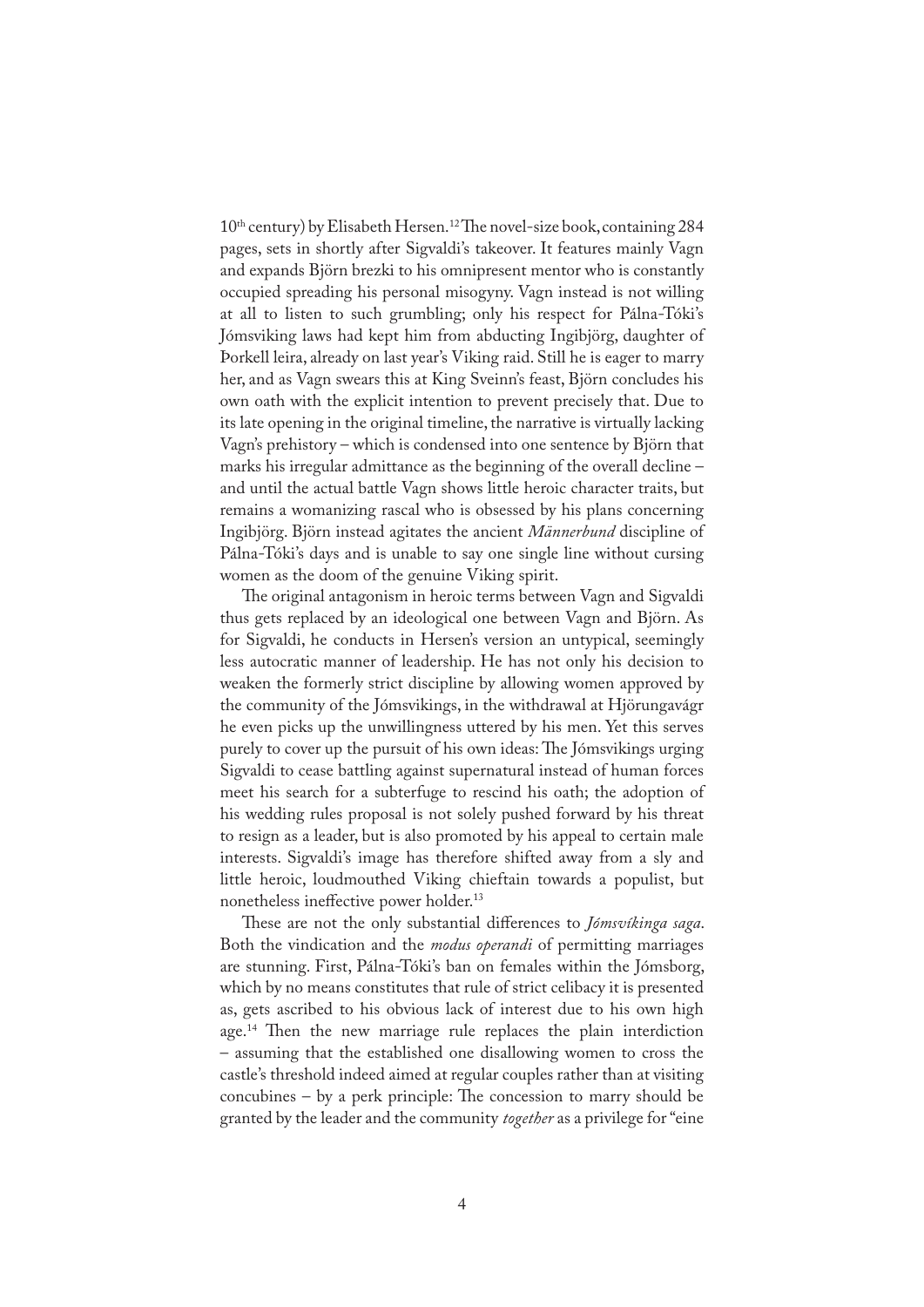Tat 'verwegener Art'"15 (an audacious deed), in other words as "sexuelle Kampfauslese"16 (sexual selection by struggling). Hersen apparently pursued life reformistic ideas typical for the *Völkische Bewegung;* the *Leitmotiv* of her Jómsviking narrative is a romantic, still moderately leader-oriented Germanic wildness<sup>17</sup> with warriors wooing ladies who know their place. What is more, August Scherl, the founder of her publishing house, belonged to the national-conservative right-wing, and by the time of Hersen's book being published, Scherl-Verlag had been incorporated into the media group of Alfred Hugenberg who significantly paved the way for National Socialism.

�e last example to be presented is that of *Die Jomsburgwikinger.*  Der Geschichte und den alten Sagen nacherzählt (The Vikings of Jómsborg. A retelling according to history and the ancient legends) published in 1936 by Kurt Herwarth Ball on 64 small pages.<sup>18</sup> It concentrates its manipulation into one chapter that features Vagn pondering all the night the surviving Jómsvikings are spending on a tiny island: Vagn has now adopted a pan-Germanic attitude that rejoices upon "bis in das Herz des Mittelmeeres […] nordischen Raum. Und Germanenstämme überall"19 (A Nordic world right down into the heart of the Mediterranean, and Germanic tribes everywhere), as Pálna-Tóki had sought independence from the Polish (sic!) king, with immortality deriving from deeds, not from belief in a cross symbol. Ball, who applies the *Volk ohne Raum*20 (A people without space) idea, had been editor-in-chief of the anti-Semitic periodical *Hammer* since 1933, and even the preface to his Jómsviking narrative conveys this spirit as Ball refers to an otherwise welcomed eye witness, namely the historically known traveller Al-Tartushi, not without describing him as a slave merchant, a Spanish Jew whose real name had been Ibrahim ibn Jacub.21

Let me try to summarize briefly the means and meaning of character metamorphosis discussed: As soon as *Jómsvíkinga saga* is rendered in another form than straight quotation (usually from Baetke's translation), one or several of its protagonists is respectively are subject to profound modification. These texts hence altered into new *versions* of the original saga then let most of those personalities fade into insignificance and concentrate upon Vagn Ákason. Above all, Vagn symbolizes the leap over the generation gap, skipping one inert generation – that of his father Áki, those who never went into combat – and answering all hope placed on the new youth growing up. The recipients targeted were presented a peer-aged main protagonist they could easily identify themselves with while Vagn and his rôle within the band of the Jómsvikings are turned into an allegory of the contemporary ideal of German society.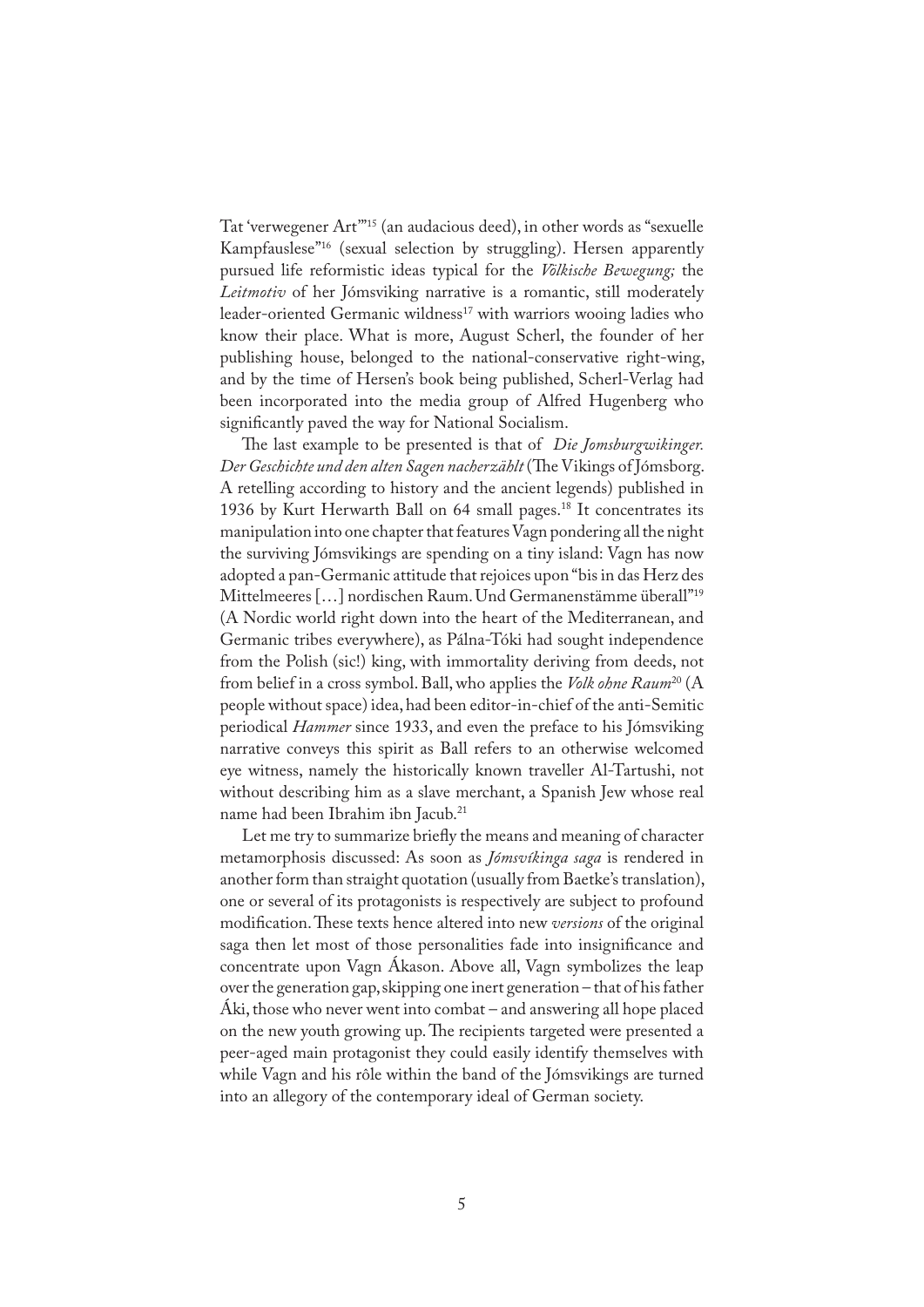## Notes

1 For details on changes, omissions and errors cf. Michael Irlenbusch-Reynard, "Die deutschsprachigen Fassungen und Verarbeitungen der *Jómsvíkinga saga* von den 1920er bis zu den 1940er Jahren", in Agneta Ney, Henrik Williams and Fredrik Charpentier Ljungqvist (coll. and rev.), *Á austrvega. Saga and East Scandinavia. Preprint papers of the 14th International Saga Conference, Uppsala, 9th–15th August 2009,* 2 vols., Gävle 2009: Gävle University Press (*Institutionen för humaniora och samhällsvetenskaps skriftserie,* 14*),* vol. I: pp. 420–428; here: pp. 420– 421.

<sup>2</sup> [Heinrich] Ludwig [Theodor] Giesebrecht (Aus dem Isländischen von ...), "Geschichte der Freibeuter von Jom", in *Neue Pommersche Provinzialblätter* 1827: 1, pp. 90–139. – Text edition used: *Jómsvíkinga saga útge�n eptir gamalli kálfskinnsbók í hinu konúngliga bókasafni í Stockhólmi,* [transcript Carl Christian Rafn], Kaupmannahöfn 1824: Popp (*Fornmanna sögur*).

<sup>3</sup> "Die Jómsvíkínger [sic!] Saga", in A[nton] E[dmund] Wollheim da Fonseca (Herausgegeben von ...), *Die National-Literatur der Skandinavier. Eine prosaische und poetische Anthologie aus den besten nordischen Schriftstellern mit erläuternden, kritischen und biographischen Notizen, 1: Die altnordische Literatur,* Berlin 1875: Hempel (*Die Classiker aller Zeiten und Nationen* 5; 1. Abt.), pp. 154–159.

4 Ferdinand Khull (Erzählt von ...), *Die Geschichte Palnatokis und der Jomsburger nach der jüngsten altnordischen Bearbeitung,* Graz 1892: Leuschner & Lubensky, [Offprint from *Jahresberichte des k. k. zweiten Staats-Gymnasiums pro 1891 und 1892*]. – Text editions used: *Jómsvíkinga saga (efter Cod. AM. 510, 4:to) samt Jómsvíkinga drápa,* utgifna af Carl af Petersens, Lund 1879: Gleerup. / *Jómsvíkinga-saga i latinsk Oversættelse af Arngrim Jonsson,* udgiven af [Gustav] A[ntonio] Gjessing, Kristianssand 1877: Steen.

5 "Die Geschichte von den Seekriegern auf Jomsburg", in Walter Baetke (Übertragen von ...), *Die Geschichten von den Orkaden, Dänemark und der Jomsburg,* 1.–3. Tsd., Jena 1924: Diederichs (*�ule,* 19), pp. 392– 436. – Text edition used: *Jómsvíkinga saga efter skinnboken 7, 4to å Kungl. Biblioteket i Stockholm,* utgifven af Gustav Cederschiöld, Lund 1875: Berling (*Lunds universitets årsskrift. Afdelningen för philosophi, språkvetenskap och historia,* 11 [1874]).

<sup>6</sup> Cf. Julia Zernack, *Geschichten aus Thule. Islendingasögur in Ubersetzungen deutscher Germanisten,* Berlin 1994: Freie Universität Berlin (*Berliner Beiträge zur Skandinavistik,* 3), pp. 83–89.

7 Cf. further Irlenbusch-Reynard 2009, pp. 423–425.

8 It should be pointed out that – in contrast to the short school readers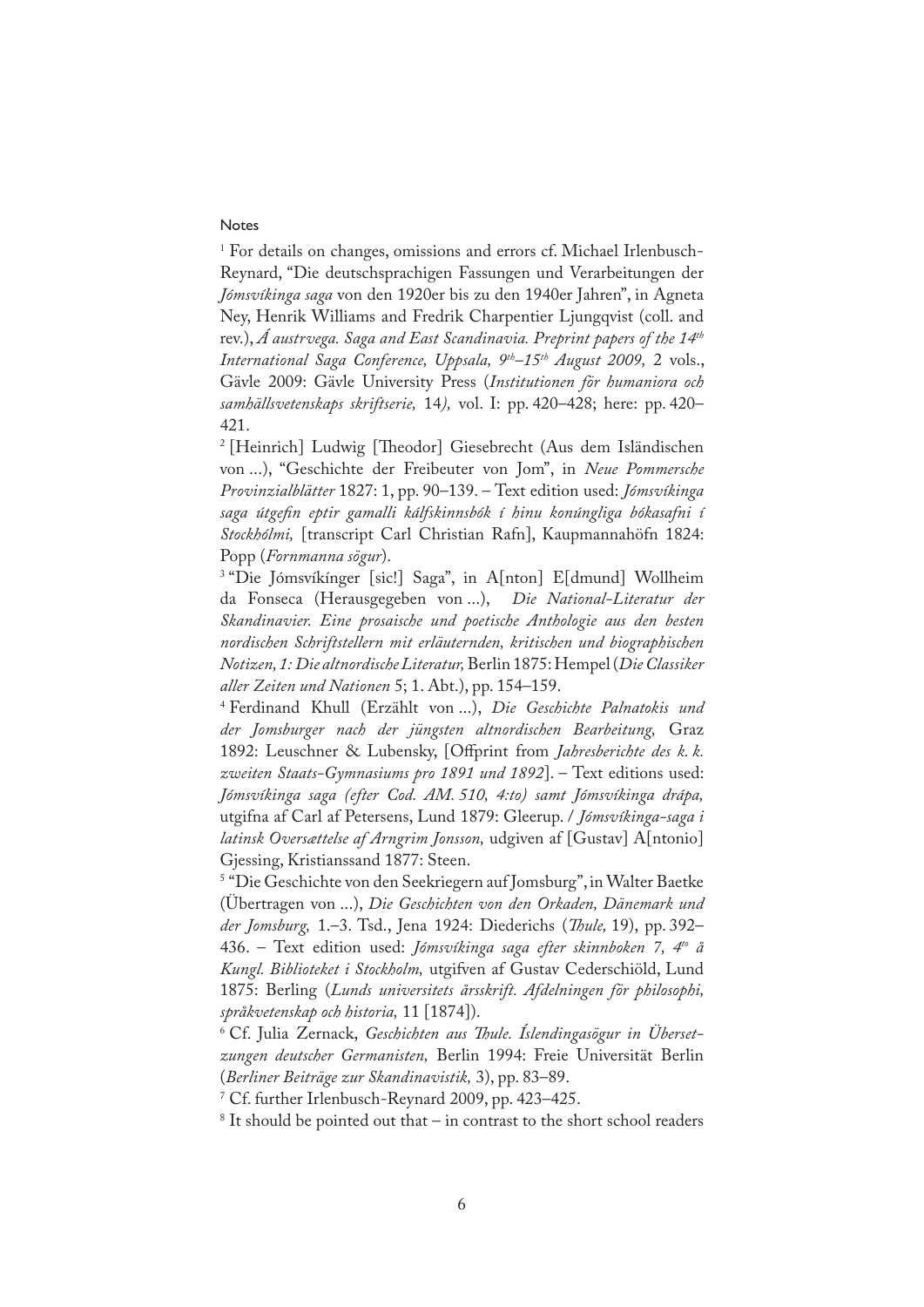to be discussed later in this article – also school reading *books* usually present unaltered, although sometimes abridged passages mostly from the *�ule* translation series; e. g. Bruno Dauch (Bearbeitet von ...), *Von deutscher Art. Ein Lesebuch für höhere Schulen, 3.Teil,* 2nd ed., Frankfurt am Main 1940 (© 1939): Salle, pp. 176–180. Occasionally, Khull 1892 is used, e. g. in Paul Vogel (Bearbeitet von ...), *Die Germanen,* 3rd ed., Frankfurt am Main 1942 (© 1939): Diesterweg (*Volk und Führer. Deutsche Geschichte für Schulen. Ausgabe für Oberschulen und Gymnasien, Kl. 2*), pp. 147–150.

<sup>9</sup> *Wikingerfahrten,* Paderborn [1937]: Schöningh (*Schöninghs Arbeitsbogen. Germanentum,* A 80), pp. 8–11. – It contains, besides the story of the Jómsvikings, a fictive daily-life scene plus an account of the Norman settlement and the discovery of Vinland.

10 Cf. Fritz Wüllenweber (Nach den Quellen bearbeitet von ...), *Germanische Jungmannschaftszucht. 1: Die Sippengefolgschaft,* Hamburg 1937: Hanseatische Verlagsanstalt, p. 10. - The episode of Vagn's incorporation into the Jómsvikings is quoted by Fritz Wüllenweber, *Altgermanische Erziehung. Dargestellt auf Grund der Islandsagas und anderer Quellen zum Frühgermanentum,* Hamburg 1935: Hanseatische Verlagsanstalt, pp. 130–131, and Ludwig Meyn, *Altgermanisches Leben. [3:] Kampf und Kurzweil,* Frankfurt am Main 1938: Diesterweg (*Nationalpolitische Sammlung,* [338]), pp. 3–5. – Wüllenweber 1935, pp. 128–129, claims that Sveinn's raids on King Haraldr are primarily meant to attract attention and recognition from his natural father; Pálna-Tóki's revenge is not taken into consideration. Beyond this, all of these works make no further reference to *Jómsvíkinga saga*.

11 Franz Fahnemann, *Die Wikinger von der Jomsburg. Die Saga vom Heldenkampf einer germanischen Gefolgschaft,* Saarlautern (et al.) [1937]: Hausen (et al.) (*Erlebte deutsche Welt. Arbeitsstoffe und Erzählungen für die deutsche Schule,* 18).

12 Elisabeth Hersen (Nordischen Sagen nacherzählt von ...), *Die Wikinger von Jomsburg. Zeitbild aus dem zehnten Jahrhundert,* Berlin [1923]: Scherl.

<sup>13</sup> The text introduces him as Pálna-Tóki's successor without any account of the circumstances, e. g. the doubts on him expressed in the original saga.

<sup>14</sup> This idea appears – possibly inspired by Hersen – also in another retelling: Lydia Kath, *Jomsburg. Eine Wikingergeschichte* [ Jomsburg. A Viking story], Berlin 1934: Junge Generation (*Trommlerbuch*). The book of 94 pages is little conspicuous otherwise in the context studied here, but its author held a Ph. D. in *Germanistik* and had, apart from the *Jomsburg* story, several booklets of similar content all published